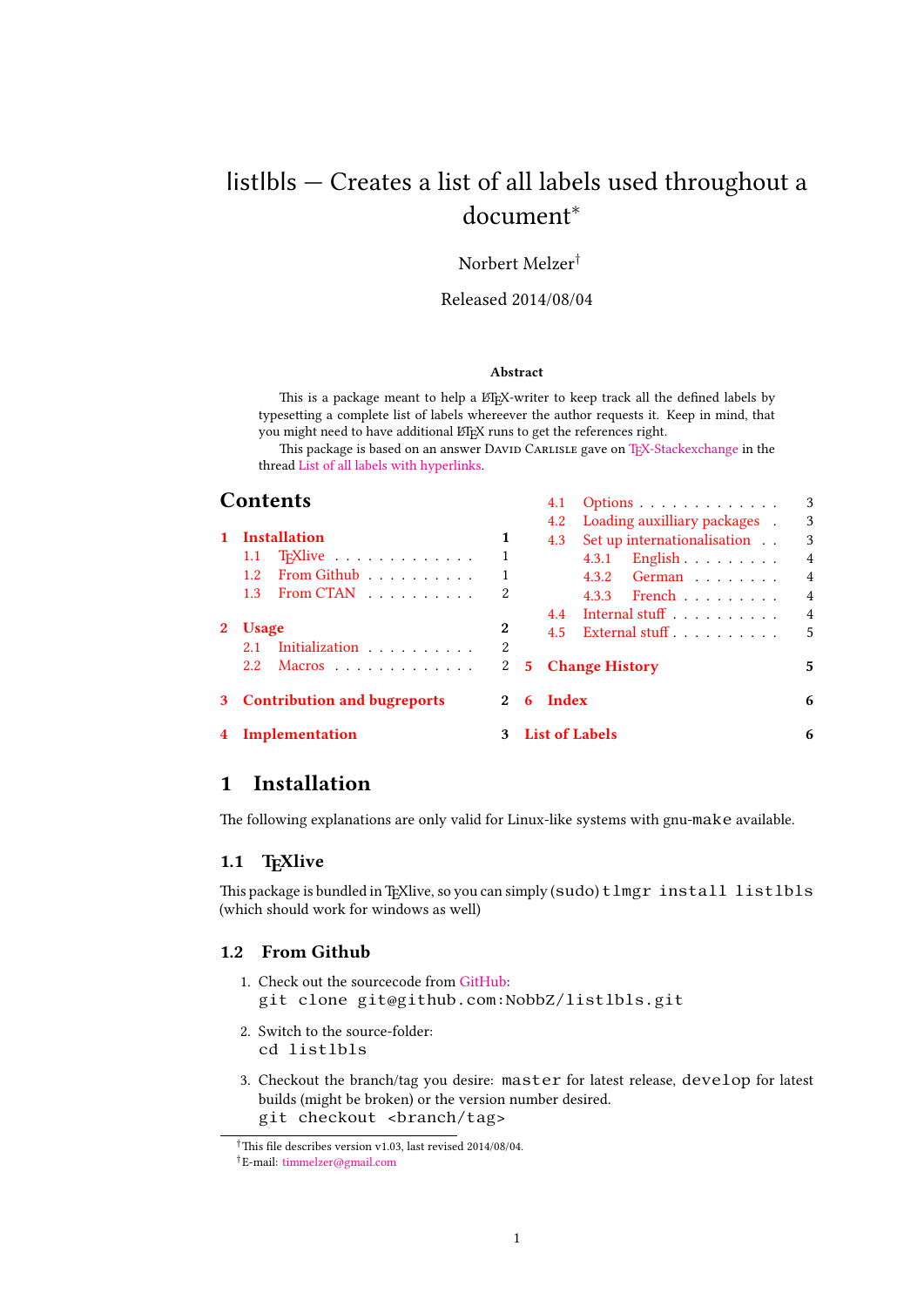- 4. Compile the document using make: make all
- 5. You can do either a user-installation or a system-wide installation:

**user:** make inst **system:** make install (will ask for root!)

#### **1.3 From CTAN**

- 1. Browse to http://ctan.org/pkg/listlbls.
- <span id="page-1-0"></span>2. Download the package as zip archive ("Download" at the bottom of the page). wget http://mirrors.ctan.org/macros/latex/contrib/listlbls.zip
- 3. Unzip wh[erever you want.](http://ctan.org/pkg/listlbls) unzip listlbls.zip
- 4. cd into the directory you unzipped to. cd listlbls
- 5. You can do either a user-installation or a system-wide installation:

```
user: make inst
system: make install (will ask for root!)
```
# **2 Usage**

## **2.1 Initialization**

<span id="page-1-2"></span><span id="page-1-1"></span> $J$ ust activate the package as usual:  $\langle \text{u} \rangle$ sepackage[ $\langle \text{options} \rangle$ ]  $\{l \text{ is } l \text{ b} \}$ 

|           | Tust activate the package as usual. (GOCDACKAGCT\ <i>options</i> /T) ±10 C1010T                    |  |
|-----------|----------------------------------------------------------------------------------------------------|--|
| draft     | If draft is given as option, \listoflabels will typeset the list of labels.                        |  |
| final     | If final is given as option, \listoflabels will do nothing. Please remember, that                  |  |
|           | final is set globally by most document classes.                                                    |  |
| totoc     | If this is given the List of Labels will appear in a table of contents (unnumbered).               |  |
| notoc     | If this is given the List of Labels will not appear in a table of contents, but it will still have |  |
|           | a headline.                                                                                        |  |
| numtoc    | Typesets a numbered headline, this option also implies totoc!                                      |  |
| nonameref | Even if the package nameref if detected, it will not be used.                                      |  |
|           |                                                                                                    |  |

This document was typeset with \usepackage[draft,totoc]{listlbls} also the package nameref was loaded.

A locally set option will win against a globally set contrary option!

#### **2.2 Macros**

<span id="page-1-3"></span>Then anywhere in your document, you can use the  $\lvert \text{listoflabels} \rvert$  -macro to typeset a list of labels. An example can be seen on page 6.

 $\lambda$  Use  $\lambda$  as you are used to it!

\listoflabels This macro will typeset the list of labels when this module is in draft mode. It will itself register the label "special:listoflabels".

# **3 Contribution and bugreports**

If you have feature-requests or bug-reports, please feel free to report them on the project page at GitHub.

<span id="page-1-4"></span>If you want to contribute then follow these steps:

- 1. Visit the project page at GitHub,
- 2. [fork](https://github.com/NobbZ/listlbls)t it,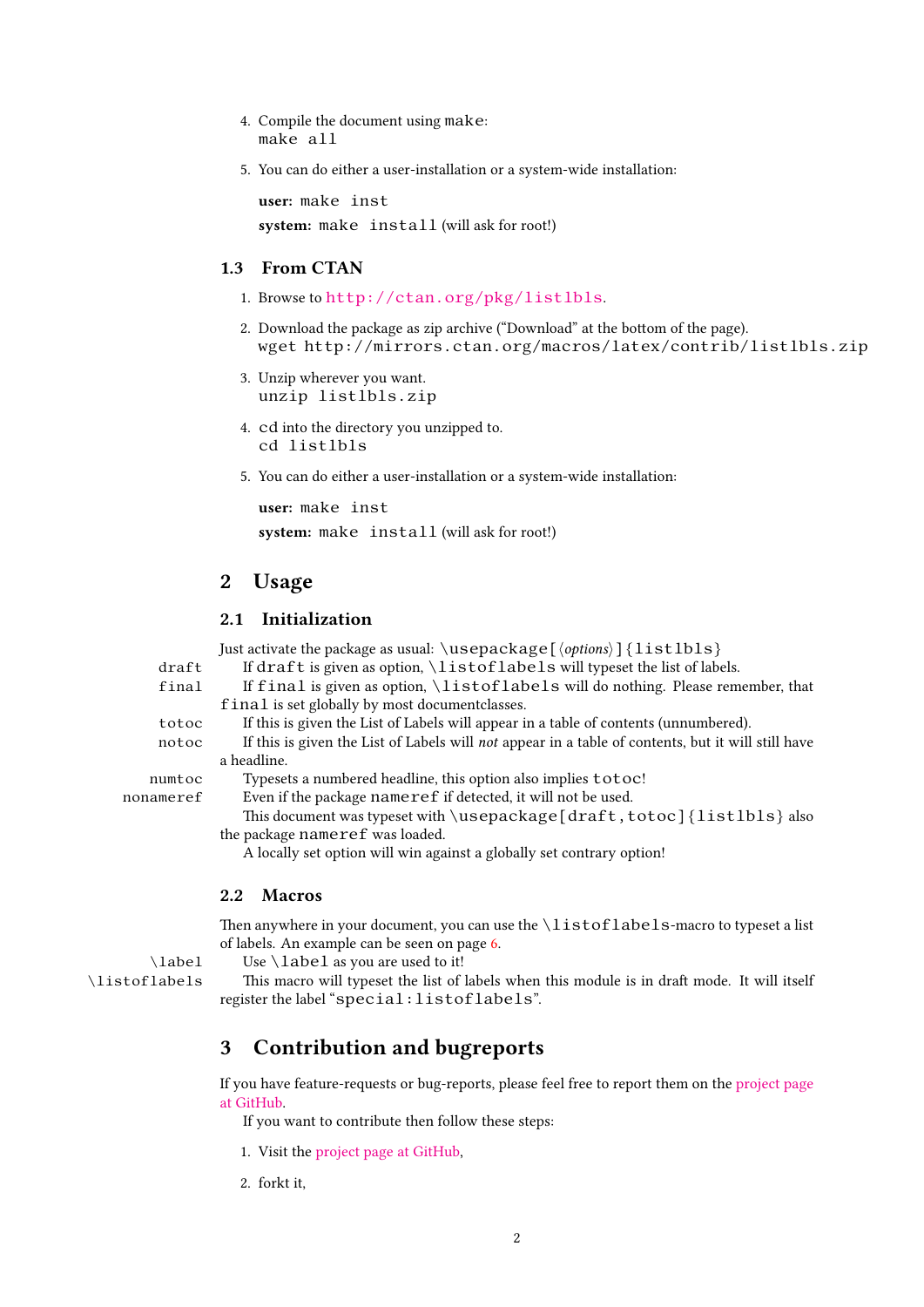- <span id="page-2-4"></span>3. clone it to your local machine,
- 4. create a branch "feature/*⟨feature name⟩*",
- 5. do your changes,
- 6. push them back to GitHub,
- 7. create a pull request to develop,
- 8. and wait for approval.

After approval your code will be merged to the development-branch and I will generally not accept pull-requests that edit develop directly.

# <span id="page-2-0"></span>**4 Implementation**

```
1 ⟨*package⟩
2 \newif\ifllbls@draft\llbls@draftfalse
3 \newif\ifllbls@totoc\llbls@totocfalse
4 \newif\ifllbls@numtoc\llbls@numtocfalse
5 \newif\ifllbls@nameref\llbls@namereftrue
```
#### <span id="page-2-13"></span><span id="page-2-12"></span><span id="page-2-7"></span><span id="page-2-6"></span><span id="page-2-5"></span><span id="page-2-1"></span>**4.1 Options**

|        | draft Check for draft-option:<br>$\delta \DeclareOption{draff}\{\11bls@drafftrue\}$       |
|--------|-------------------------------------------------------------------------------------------|
|        | final Check for final-option:<br>7\DeclareOption{final}{\l1bls@draftfalse}                |
| totoc  | Check for <b>totoc</b> -option:<br>8\DeclareOption{totoc}{\11bls@totoctrue}               |
|        | notoc Check for notoc-option:<br>%) \DeclareOption{notoc}{\l1bls@totocfalse}              |
| numtoc | Check for numtoc-option:<br>10 \DeclareOption{numtoc} {\l1bls@numtoctrue}                 |
|        | nonameref Check for nonameref-option:<br>11\DeclareOption{nonameref}{\l1bls@namereffalse} |
|        | Process the options:<br>$12 \P$ rocessOptions*\relax                                      |

### <span id="page-2-11"></span><span id="page-2-10"></span><span id="page-2-9"></span><span id="page-2-2"></span>**4.2 Loading auxilliary packages**

Load the package translations to provide internationalised caption for the \listoflabels. 13 \RequirePackage{translations}

## <span id="page-2-3"></span>**4.3 Set up internationalisation**

```
Define fallback translations:
14 \DeclareTranslationFallback%
15 {llbls-listoflabels}%
16 {List of Labels}
17 \DeclareTranslationFallback%
18 {llbls-onpage}%
19 {on page}
```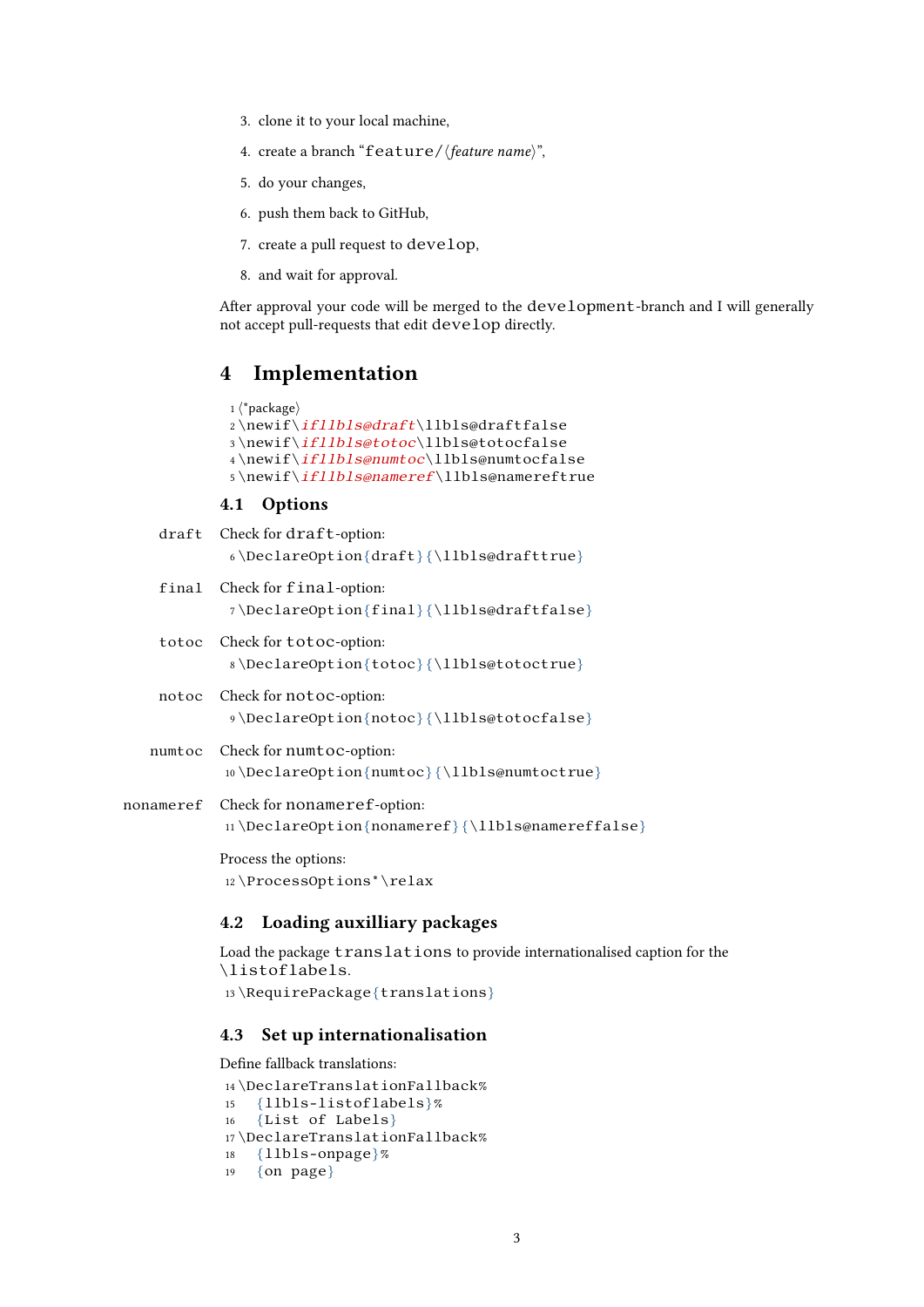### <span id="page-3-0"></span>**4.3.1 English**

```
20 \DeclareTranslation{English}%
21 {llbls-listoflabels}%
22 {List of Labels}
23 \DeclareTranslation{English}%
24 \{11b1s-onpage}%
25 \quad \{ \text{on page} \}
```
#### <span id="page-3-1"></span>**4.3.2 German**

```
26 \DeclareTranslation{German}%
27 {llbls-listoflabels}%
28 {Sprungmarkenverzeichnis}
29 \DeclareTranslation{German}%
30 {llbls-onpage}%
31 {auf Seite}
```
## <span id="page-3-2"></span>**4.3.3 French**

```
32 \DeclareTranslation{French}%
33 {llbls-listoflabels}%
34 {Liste des \'etiquettes}
35 \DeclareTranslation{French}%
36 {llbls-onpage}%
37 \quad {\hat{\ } a \text{ la page}}
```
## <span id="page-3-5"></span><span id="page-3-3"></span>**4.4 Internal stuff**

<span id="page-3-10"></span><span id="page-3-8"></span>\llbls@headline \llbls@toccommand Determine if we have \chapters or not and create a command that maps to \chapter or \section as needed.

```
\llbls@tocgroup
                 38 \ifdefined\chapter*
                 39 \ifllbls@numtoc
                 40 \def\llbls@headline{%
                 41 \chapter{List of Labels}\label{special:listoflabels}}
                 42 \else
                 43 \def\llbls@toccommand{\chapter*}
                 44 \def\llbls@tocgroup{chapter}
                 45 \setminus fi
                 46 \text{ }else
                 47 \ifllbls@numtoc
                 48 \def\llbls@headline{%
                 49 \section{List of Labels}\label{special:listoflabels}}
                 50 \ \text{le}51 \def\llbls@toccommand{\section*}
                 52 \def\llbls@tocgroup{section}
                 53 \sqrt{fi}54 \mid f \mid55 \ifdefined\llbls@headline\else
                 56 \def\llbls@headline{%
                 57 \llbls@toccommand{\GetTranslation{llbls-listoflabels}}%
                 58 \label{special:listoflabels}%
                 59 \ifllbls@totoc%
                 60 \addcontentsline{toc}%
                 61 {\llbls@tocgroup}%
                 62 {\GetTranslation{llbls-listoflabels}}%
                 63 \quad \text{relax}\%64 \fi%
                 65 }
                 66 \setminus fi
```
<span id="page-3-9"></span>\llbls@refs Whether or not we use \nameref in the output.

```
67 \ifdefined\nameref
68 \ifllbls@nameref
69 \newcommand\llbls@refs[1]{\nameref{#1}, \ref{#1}}
70 \else
```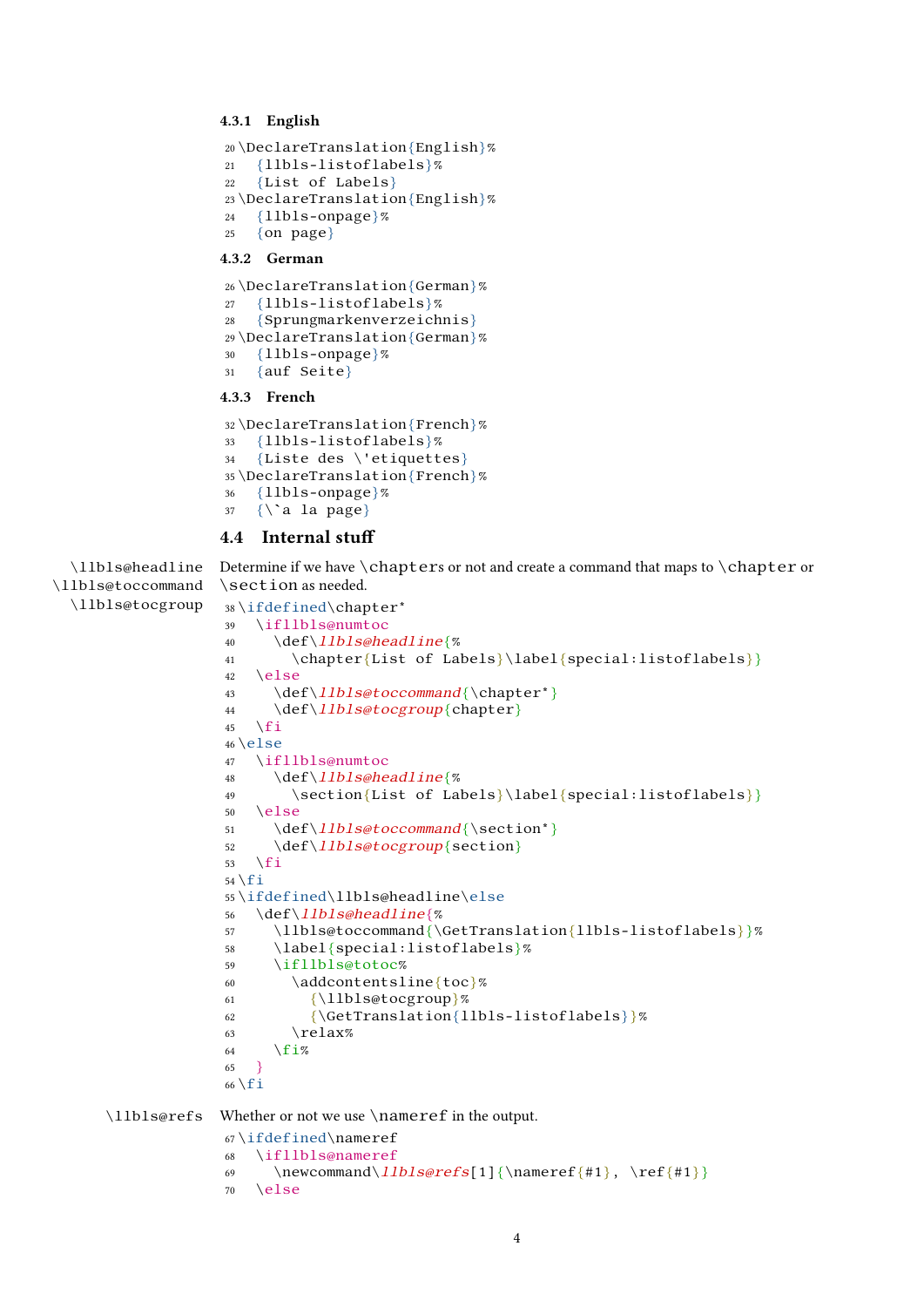```
71 \newcommand\llbls@refs[1]{\ref{#1}}
                   72 \overline{f}73 \else
                   74 \newcommand\llbls@refs[1]{\ref{#1}}%
                   75 \setminus fi\llbls@findlabel No explanation yet.
                   76 \long\def\llbls@findlabel#1#2\llbls@findlabel{%
                   77 \ifx\newlabel#1%
                   78 \llbls@lablist\expandafter{\the\llbls@lablist\llbls@showlabel#2}
                   79 \fi}
\llbls@showlabel Displays a single entry in the \listoflabels
                   80 \def\llbls@showlabel#1#2{%
                   81 \par\noindent Label: %
                   82 \texttt{\detokenize{#1}}\dotfill%
                   83 \llbls@refs{#1}~\GetTranslation{llbls-onpage}~\pageref{#1}%
                   84 }
                   85 \newtoks\llbls@lablist
                   86 \newread\llbls@zz
                   87 \immediate\openin\llbls@zz=\jobname.aux
```

```
88 \backslashloop
89 \ifeof\llbls@zz\else
90 \read\llbls@zz to \llbls@tmp
91 \expandafter\llbls@findlabel\llbls@tmp\relax\llbls@findlabel
92 \repeat
```
# <span id="page-4-10"></span><span id="page-4-6"></span>**4.5 External stuff**

```
93 \ifllbls@draft
```
\listoflabels Print a list of all available lables that are defined throughout the document.

```
94 \newcommand\listoflabels{%
95 \llbls@headline%
96 \the\llbls@lablist}
97 \text{ }else
98 \let\listoflabels=\relax
99 \mid fi
100 \endinput
101 ⟨/package⟩
```
# <span id="page-4-7"></span><span id="page-4-4"></span>**5 Change History**

<span id="page-4-1"></span>

| v1.00                                    |  |
|------------------------------------------|--|
| General: First public release 1          |  |
| V1.01                                    |  |
| General: Changed maintainer email 1      |  |
| Changed some internal stuff to make it   |  |
| releaseable on CTAN 1                    |  |
| final: Added option  3                   |  |
| draft: Added option  3                   |  |
| v1.02                                    |  |
| General: Added languag-support for En-   |  |
| glish, German and French. 1              |  |
| Local option wins agains global option 1 |  |

| final: Introduced @ifdraft 3             |  |
|------------------------------------------|--|
| notoc: Added option 3                    |  |
| totoc: Added option 3                    |  |
| draft: Introduced @ifdraft 3             |  |
| numtoc: Added option 3                   |  |
| v1.03                                    |  |
| General: Proceeding with namespacing in- |  |
| ternal macros 1                          |  |
| \llbls@showlabel: Add support for        |  |
|                                          |  |
| nonameref: Added option 3                |  |
|                                          |  |